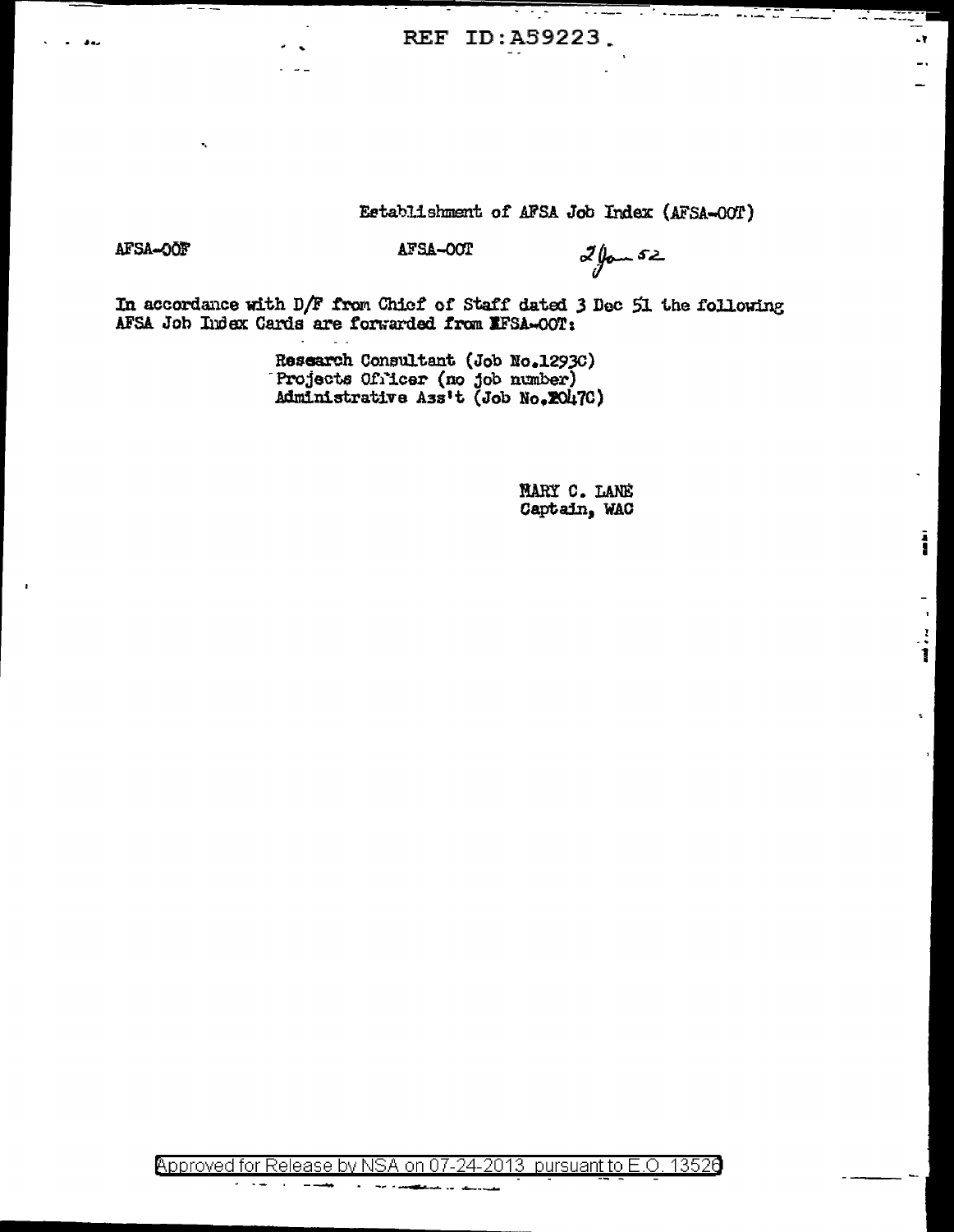|                                        |                  |  |                   | <b>BF AFSAROL REEL ?</b> |                                     |                      |  |
|----------------------------------------|------------------|--|-------------------|--------------------------|-------------------------------------|----------------------|--|
| - 1. Job no. (2. Functional job title: |                  |  |                   |                          | Civilian <sup>14</sup> . Equivalent | 5. AFSA Occupational |  |
|                                        |                  |  |                   | Grade:                   | <b>Ilitary rank</b>                 | Specialty?           |  |
|                                        | Prüjoots UII1cer |  | <b>Barbar Man</b> | 11-12                    | Major                               |                      |  |

6. Summary of duties: Sarves as projects officer for consultant, porforming basic research as directed to gather facts on comunications intelligence and communications security matters; propares technical studies as directed; contacts personnel for carrying out desires of Consultant, Serves as representative of Consultant at meetings of counittoes of which he is a monber and advises him of subjects discussed, decisions made, oto, Reviews technical reports and special studies which are sent to the Consultant and prepares for him experpts, resumes etc. Supervises for Consultant the arrangements for conduct of technical conferences; prepares correspondence for signature of Consultant as required; acts as general assistant to Consultant.

Supervises work of administrative assistant in capacity of general advisor and aid, particularly in matters of research, guide in contacts with organisational segments and other agencies and departments.

Serves as property officer for OOT and OOX, and as eryptographic officer for these Offices.

| Org. designation: |
|-------------------|
| Staff Division or |
| Office.997        |
| Division          |
| Branch            |
| Section           |
|                   |

AFSA Form 898 10 Nov 51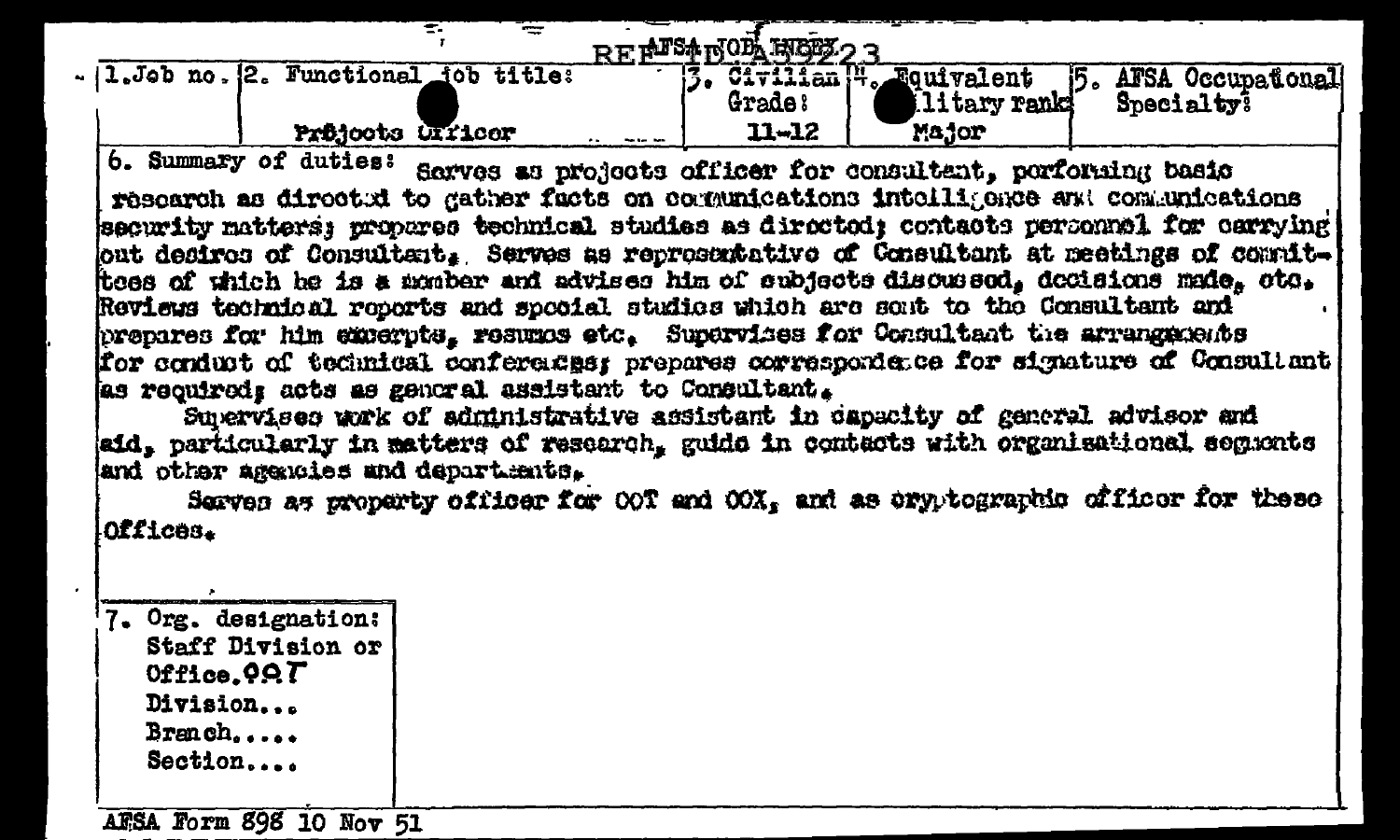| ,2930 | 1.Job no. 2. Functional sob title:                                                                                     | Recarch Consultant                                                                                                                                                                                                                                                                                                   | AFSA JOB INDEX 59223<br>Grade:<br>15 | litary rank<br>Colonal | 5. AFSA Occupational<br>Specialty?                                                                                                                                                                                                                                                                                                                       |
|-------|------------------------------------------------------------------------------------------------------------------------|----------------------------------------------------------------------------------------------------------------------------------------------------------------------------------------------------------------------------------------------------------------------------------------------------------------------|--------------------------------------|------------------------|----------------------------------------------------------------------------------------------------------------------------------------------------------------------------------------------------------------------------------------------------------------------------------------------------------------------------------------------------------|
|       | 6. Summary of duties:                                                                                                  | broad over-all plans of Agency; maintains liaison with Operating Offices of Agency in<br>activities with those of cooperating U.S. or foreign cryptologic organizations; makes<br>with cooperating agencies; propares or reviews tochnical reports and special studies<br>on cry tologic plans, creatings, programs, |                                      |                        | Renders technical advice to DIRAFSA and Deputies in formulation of<br>technical planning of work; consultant and advisor to DIRAFSA in coordination of Agency's<br>recommondations concerning demostic liaison of AFSA and Service oryptologic agencies and<br>other governmental agencies; supervises arrangements for conduct of technical conferences |
|       | 7. Org. designation:<br>Staff Division or<br>Office. $QQT$<br>Division<br>Branch<br>Section<br>AESA Form 898 10 Nov 51 |                                                                                                                                                                                                                                                                                                                      |                                      |                        |                                                                                                                                                                                                                                                                                                                                                          |